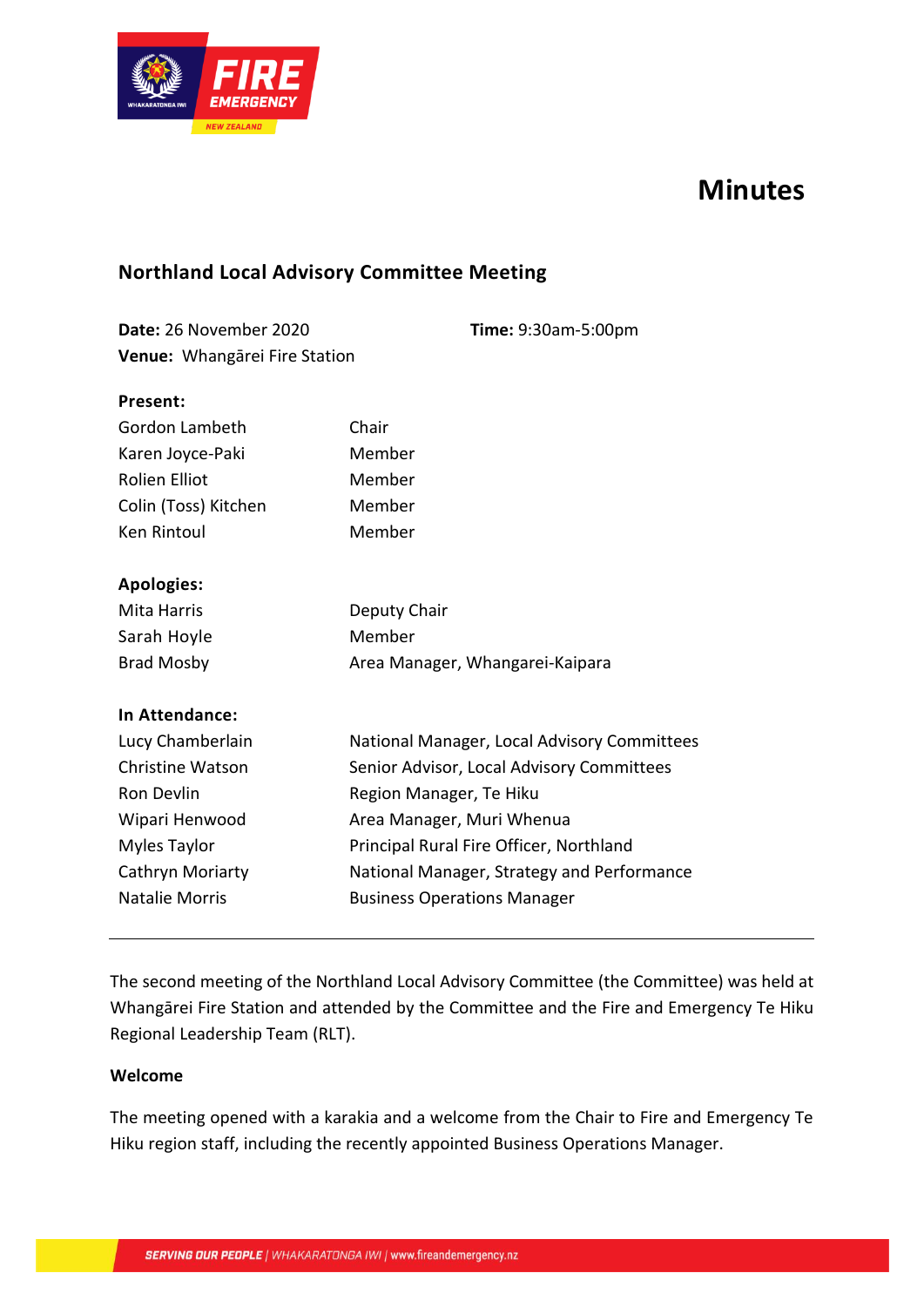#### **Minutes**

The minutes of the previous meeting were confirmed as drafted.

### **Correspondence**

The Committee received a letter from the Fire and Emergency Board in response to its first report, which was presented to the October Board meeting. The letter notes that the Board is pleased with the progress and direction of the Northland LAC so far.

### **District risks, priorities, engagement gaps and opportunities**

The RLT presented information on the risks, challenges and opportunities in Northland, to assist the Committee to focus its engagement in areas where it can add most value.

#### **Stakeholder Engagement**

In the last quarter, Committee members introduced themselves to a number of priority stakeholders, beginning to socialise the role of the LAC in the Te Taitokerau community. Members presented to and made connections with the Kaipara Police Iwi/Hapū Liaison Group, Northland Emergency Services Group, Northland Conservation Board Chair, DOC Northland Regional Leadership Team, Northland Intersectoral Forum, Bay of Islands Airport, the UFBA's Northland Fire Brigades Sub-Association (of the Auckland Provincial), and Auckland Provincial Gold Star Association.

The Committee refined its stakeholder plan and agreed to prioritise a number of vulnerable communities that are affected by isolation, deprivation and other issues.

The National LAC Team provided engagement tools to be used for approaching community groups and capturing the information and insights gathered from the Committee's engagement.

It was agreed that LAC engagement with the Marsden Point brigade will be postponed, due to current uncertainty there and in the knowledge that the Area Manager is in regular contact.

Members will attend Police Iwi/Hapū Liaison Group hui, where appropriate, in their own areas. Members would value the occasional involvement of Pou Takawaenga and Area Managers in these meetings as well.

The Committee will work with local Fire and Emergency leaders to arrange attendance at forums for volunteer brigade Chiefs and Deputy Chiefs.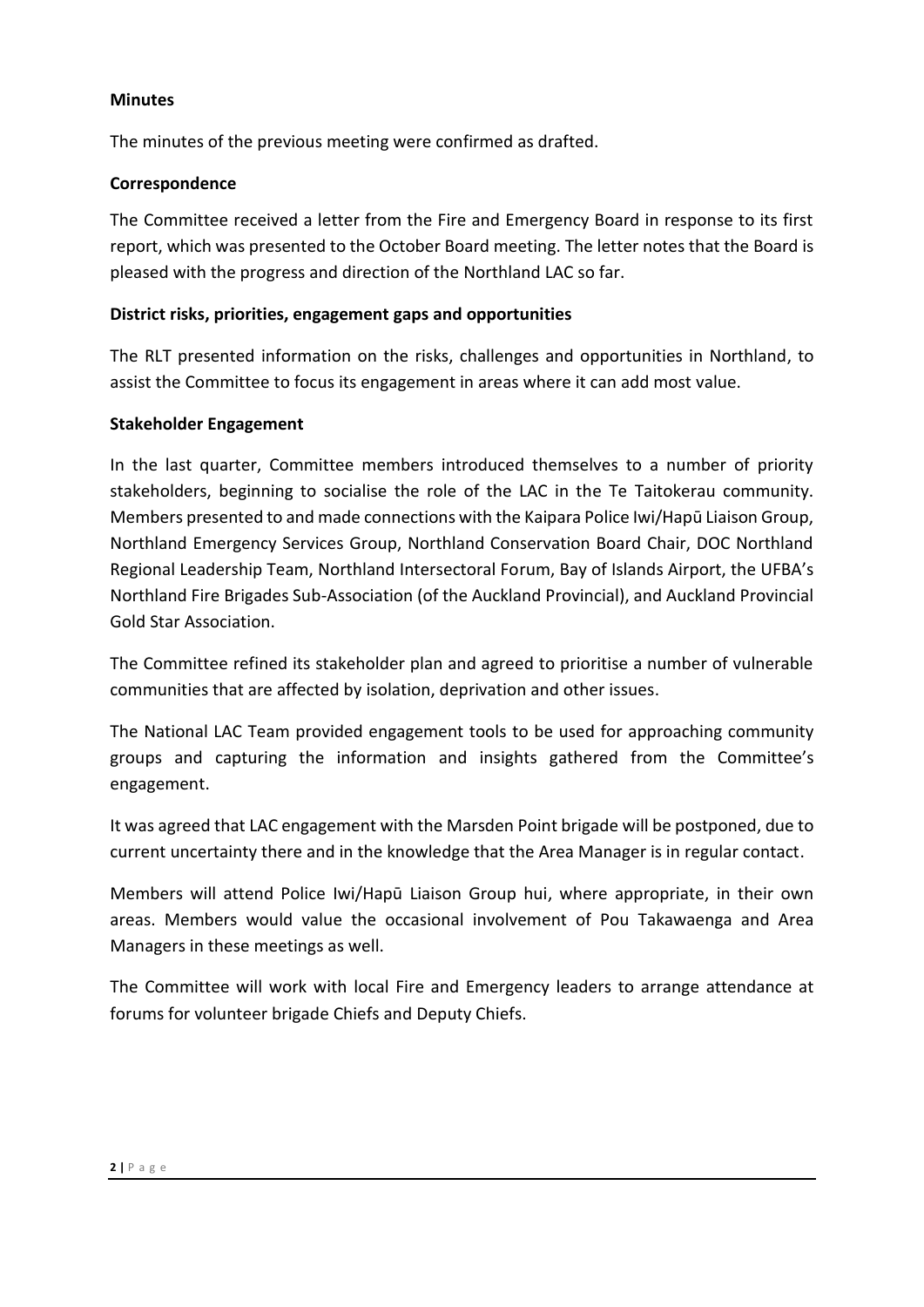## **United Fire Brigades Association (UFBA)**

A Committee member who is a past-President of the UFBA presented to the meeting on the UFBA's role, its connections with Fire and Emergency and the ways in which it supports volunteers.

### **Memorandum of Understanding (MOU) and Operational Service Agreements (OSAs)**

The Committee discussed the provisions of the national MOU with the Ministry of Education and the national OSAs with the Department of Conservation and the New Zealand Defence Force.

#### **Local Planning and the 10-year Plan**

An overview of Fire and Emergency's strategy documents and update on the implementation of local planning was provided by the National Manager, Strategy and Performance.

#### **Board Report**

The Committee drafted the content of its December Board Report.

The meeting closed at 5:00pm.

| <b>Date</b> | Action                                                                                                                                              | Responsible              | <b>Due</b>           | Status/Notes |
|-------------|-----------------------------------------------------------------------------------------------------------------------------------------------------|--------------------------|----------------------|--------------|
| 29 Sept     | Set up Northland weekly<br>media clippings distribution<br>for Northland                                                                            | National LAC Team        | October              | In progress  |
| 26 Nov      | Arrange Microsoft Teams<br>training for Committee<br>members                                                                                        | <b>RLT</b>               | December/<br>January | ongoing      |
| 26 Nov      | Review the Te Hiku Fire Plan<br>(Provide feedback - online or<br>by email to<br>lacs@fireandemergency.nz                                            | LAC members              | 18 January           | Completed    |
| 26 Nov      | Send the list of communities<br>identified for engagement<br>to the Committee to confirm<br>and decide who is best to<br>approach and focus on them | <b>National LAC Team</b> | December             | Completed    |

## **Action Log**